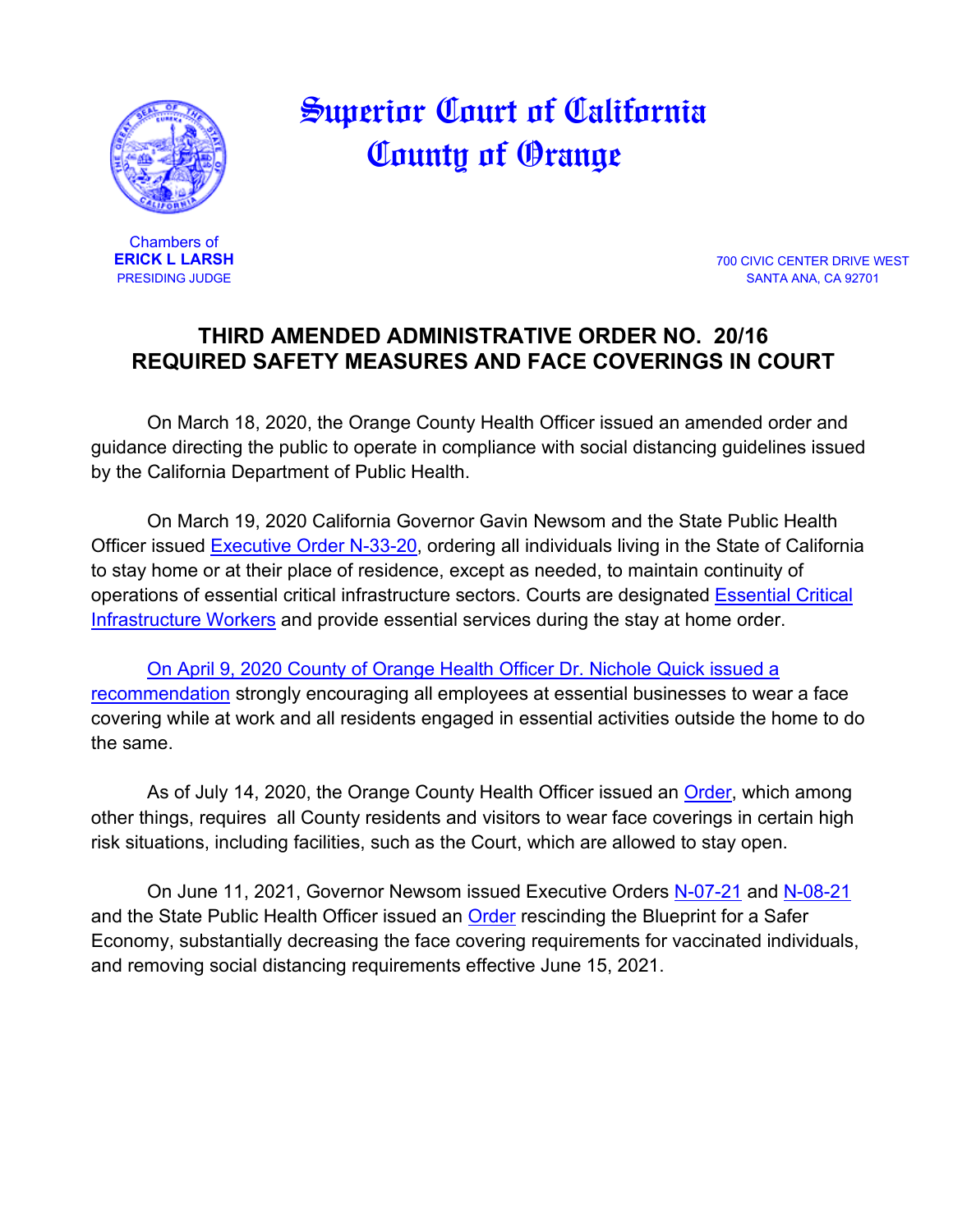## Superior Court of California County of Orange June 18, 2021

On June 15, 2021, the California Department of Public Health (CDPH) issued [Guidance](https://www.cdph.ca.gov/Programs/CID/DCDC/Pages/COVID-19/guidance-for-face-coverings.aspx)  [for the Use of Face Coverings](https://www.cdph.ca.gov/Programs/CID/DCDC/Pages/COVID-19/guidance-for-face-coverings.aspx) which generally provide (1) masks are not required for fully vaccinated individuals, except in specified settings; (2) masks are required for unvaccinated individuals in indoor public settings and businesses; (3) specified individuals are exempt from the mask requirements.

On June 17, 2021, the California Occupational Safety and Health Standards Board (Cal/OSHA) met and adopted a series of revisions to the [Emergency Temporary Standards](https://www.dir.ca.gov/oshsb/documents/Jun172021-COVID-19-Prevention-Emergency-txtcourtesy-Readoption.pdf) to revise requirements in light of updated Centers for Disease Control and California Department of Public Health face covering guidance and social distancing requirements. Also on June 17, 2021, Governor Newsom issued [N-09-21](https://www.gov.ca.gov/wp-content/uploads/2021/06/6.17.21-ETS-EO-N-09-21.pdf) making the Cal/OSHA standards immediately effective.

On June 17, 2021, the Orange County Health Officer issued an [Order,](https://occovid19.ochealthinfo.com/article/oc-health-officers-orders-recommendations) which among other things, requires all County residents and visitors to wear face coverings in accordance with and as required by the CDPH [Guidance for the Use of Face Coverings.](https://www.cdph.ca.gov/Programs/CID/DCDC/Pages/COVID-19/guidance-for-face-coverings.aspx) The Order states masks are not required for fully vaccinated individuals in indoor public settings and businesses, except in specified settings, but masks are required for unvaccinated individuals in indoor public settings and businesses. The Order further provides that specified individuals are exempt from the mask requirements.

Pursuant to my authority to control matters before the Court (Code Civ. Proc., § 128; Gov. Code, § 68070); my authority as the Presiding Judge (Cal. Rules of Court, rule 10.603); the inherent powers of the Court (*In re Reno* (2012) 565 Cal.4<sup>th</sup> 428, 522); and in compliance with state and local guidelines and orders, I therefore order as follows:

The Second Amended Administrative Order 20/16, dated July 15, 2020, is hereby rescinded, effective June 20, 2021.

Effective June 21, 2021, to prevent the spread of COVID-19 and to protect public health, all members of the public entering the court are subject to the following:

- All vaccinated members of the public entering the court, including law enforcement, attorneys, parties, and vendors, will no longer be required to wear a face covering while inside a courthouse. The act of entering the courthouse without a mask will be considered self-attestation to the fact that they have been vaccinated.
- All unvaccinated members of the public entering the court, including law enforcement, attorneys, parties, and vendors, must wear face coverings for the purpose of covering their mouth and nose at all times when entering the public areas of any court building, including courtrooms, or wherever the Court is conducting official business. Face